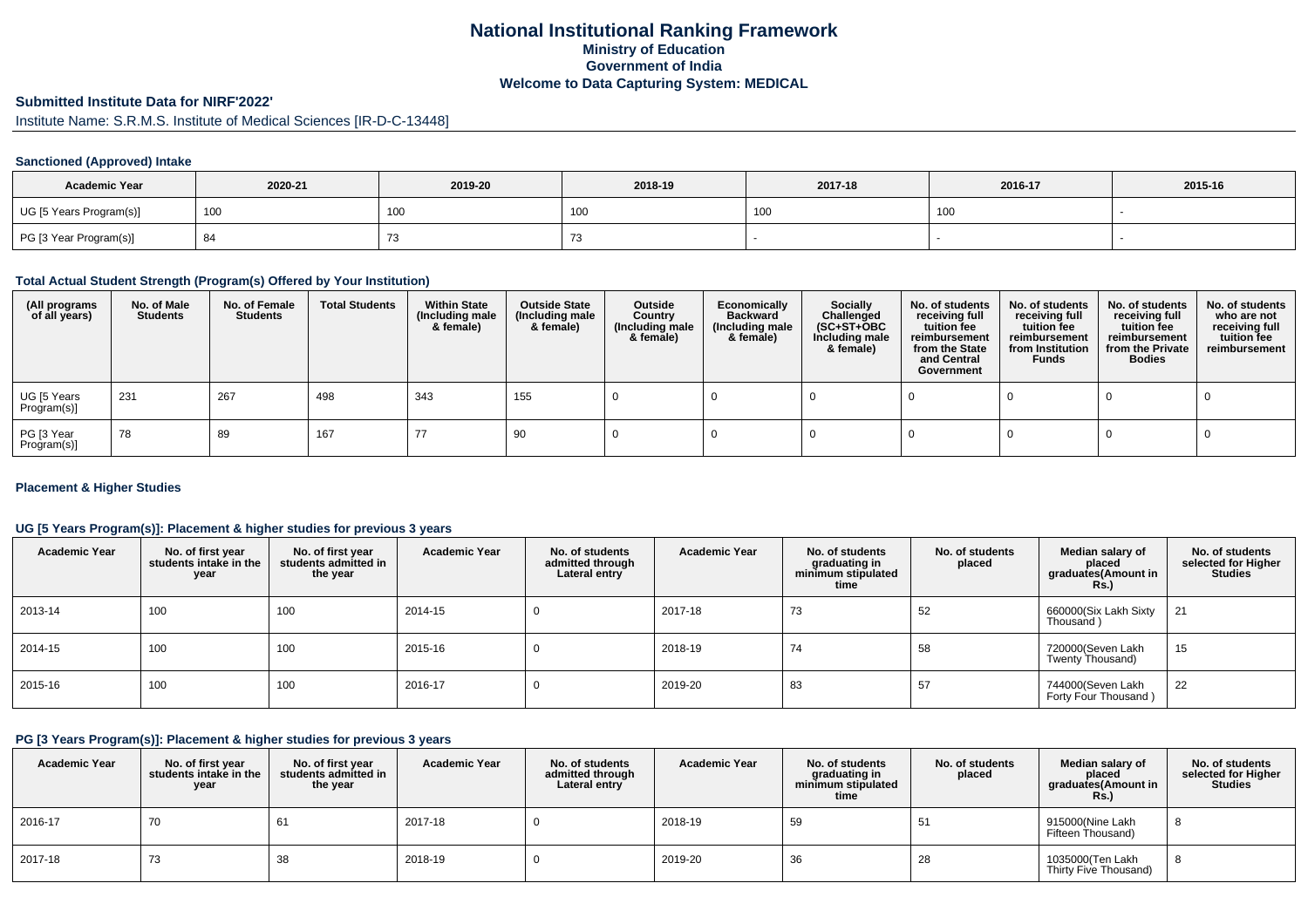| 2018-19 |  |  | 2019-20 |  | 2020-21 | ັ |  | 1160000(Eleven Lakh<br>Sixty<br>/ Thousand |  |
|---------|--|--|---------|--|---------|---|--|--------------------------------------------|--|
|---------|--|--|---------|--|---------|---|--|--------------------------------------------|--|

#### **Ph.D Student Details(Including Integrated Ph.D/MD/MS/DNB)**

| Ph.D (Student pursuing doctoral program till 2020-21 Students admitted in the academic year 2020-21 should not be entered here.) |                                                                                                                                  |                                                                 |             |  |  |
|----------------------------------------------------------------------------------------------------------------------------------|----------------------------------------------------------------------------------------------------------------------------------|-----------------------------------------------------------------|-------------|--|--|
|                                                                                                                                  |                                                                                                                                  | <b>Total Students</b>                                           |             |  |  |
| Full Time                                                                                                                        |                                                                                                                                  | 0                                                               |             |  |  |
| Part Time                                                                                                                        |                                                                                                                                  | $\mathbf{0}$                                                    |             |  |  |
|                                                                                                                                  |                                                                                                                                  | No. of Ph.D students graduated (including Integrated Ph.D)      |             |  |  |
|                                                                                                                                  | 2020-21                                                                                                                          | 2019-20                                                         | 2018-19     |  |  |
| Full Time                                                                                                                        | $\Omega$                                                                                                                         | 0                                                               |             |  |  |
| Part Time                                                                                                                        | $\mathbf{0}$                                                                                                                     | $\mathbf{0}$                                                    | $\mathbf 0$ |  |  |
|                                                                                                                                  |                                                                                                                                  | No. of students Graduating in Super Speciality program (DM/MCH) |             |  |  |
| 2020-21                                                                                                                          | 2019-20                                                                                                                          | 2018-19                                                         |             |  |  |
| $\overline{0}$                                                                                                                   | $\Omega$                                                                                                                         | $\mathbf{0}$                                                    |             |  |  |
|                                                                                                                                  | PG (Student pursuing MD/MS/DNB program till 2020-21 Students admitted in the academic year 2021 - 22 should not be entered here) |                                                                 |             |  |  |
| 167<br>Number of students pursuing PG (MD/MS/DNB) program                                                                        |                                                                                                                                  |                                                                 |             |  |  |
| No. of students Graduating in PG (MD/MS/DNB) program                                                                             |                                                                                                                                  |                                                                 |             |  |  |
| 2020-21                                                                                                                          | 2019-20                                                                                                                          | 2018-19                                                         |             |  |  |
| 70                                                                                                                               | 44                                                                                                                               | 53                                                              |             |  |  |

## **Financial Resources: Utilised Amount for the Capital expenditure for previous 3 years**

| Academic Year                                                                                        | 2020-21                                                   | 2019-20                                                     | 2018-19                                                                                   |  |  |  |
|------------------------------------------------------------------------------------------------------|-----------------------------------------------------------|-------------------------------------------------------------|-------------------------------------------------------------------------------------------|--|--|--|
|                                                                                                      | <b>Utilised Amount</b>                                    | <b>Utilised Amount</b>                                      | <b>Utilised Amount</b>                                                                    |  |  |  |
| Annual Capital Expenditure on Academic Activities and Resources (excluding expenditure on buildings) |                                                           |                                                             |                                                                                           |  |  |  |
| Library                                                                                              | 1324814 (Thirteen Lakh Twenty Four Thousand Eight Hundred | 8552738 (Eighty Five Lakh Fifty Two Thousand Seven          | 11075075 (One Crore Ten Lakh Seventy Five Thousand                                        |  |  |  |
|                                                                                                      | Fourteen)                                                 | Hundred Thirty Eight)                                       | Seventy Five)                                                                             |  |  |  |
| New Equipment for Laboratories                                                                       | 31074907 (Three Crore Ten Lakh Seventy Four Thousand      | 105598848 (Ten Crore Fifty Five Lakh Ninety Eight Thousand  | 94529797 (Nine Crore Forty Five Lakh Twenty Nine Thousand                                 |  |  |  |
|                                                                                                      | Nine Hundred Seven)                                       | Eight Hundred Forty Eight)                                  | Seven Hundred Ninety Seven)                                                               |  |  |  |
| Other expenditure on creation of Capital Assets (excluding                                           | 25869334 (Two Crore Fifty Eight Lakh Sixty Nine Thousand  | 33845140 (Three Crore Thirty Eight Lakh Forty Five Thousand | 27389528 (Two Crore Seventy Three Lakh Eighty Nine<br>Thousand Five Hundred Twenty Eight) |  |  |  |
| expenditure on Land and Building)                                                                    | Three Hundred Thirty Four)                                | One Hundred Forty)                                          |                                                                                           |  |  |  |

## **Financial Resources: Utilised Amount for the Operational expenditure for previous 3 years**

| <b>Academic Year</b>                       | 2020-21                                                                              | 2019-20                                                                                 | 2018-19                                                                          |
|--------------------------------------------|--------------------------------------------------------------------------------------|-----------------------------------------------------------------------------------------|----------------------------------------------------------------------------------|
|                                            | <b>Utilised Amount</b>                                                               | <b>Utilised Amount</b>                                                                  | <b>Utilised Amount</b>                                                           |
|                                            |                                                                                      | <b>Annual Operational Expenditure</b>                                                   |                                                                                  |
| Salaries (Teaching and Non Teaching staff) | 761111267 (Seventy Six Crore Eleven Lakh Eleven Thousand<br>Two Hundred Sixty Seven) | 785055316 (Seventy Eight Crore Fifty Lakh Fifty Five<br>Thousand Three Hundred Sixteen) | 705919504 (Seventy Crore Fifty Nine Lakh Nineteen Thousand<br>Five Hundred Four) |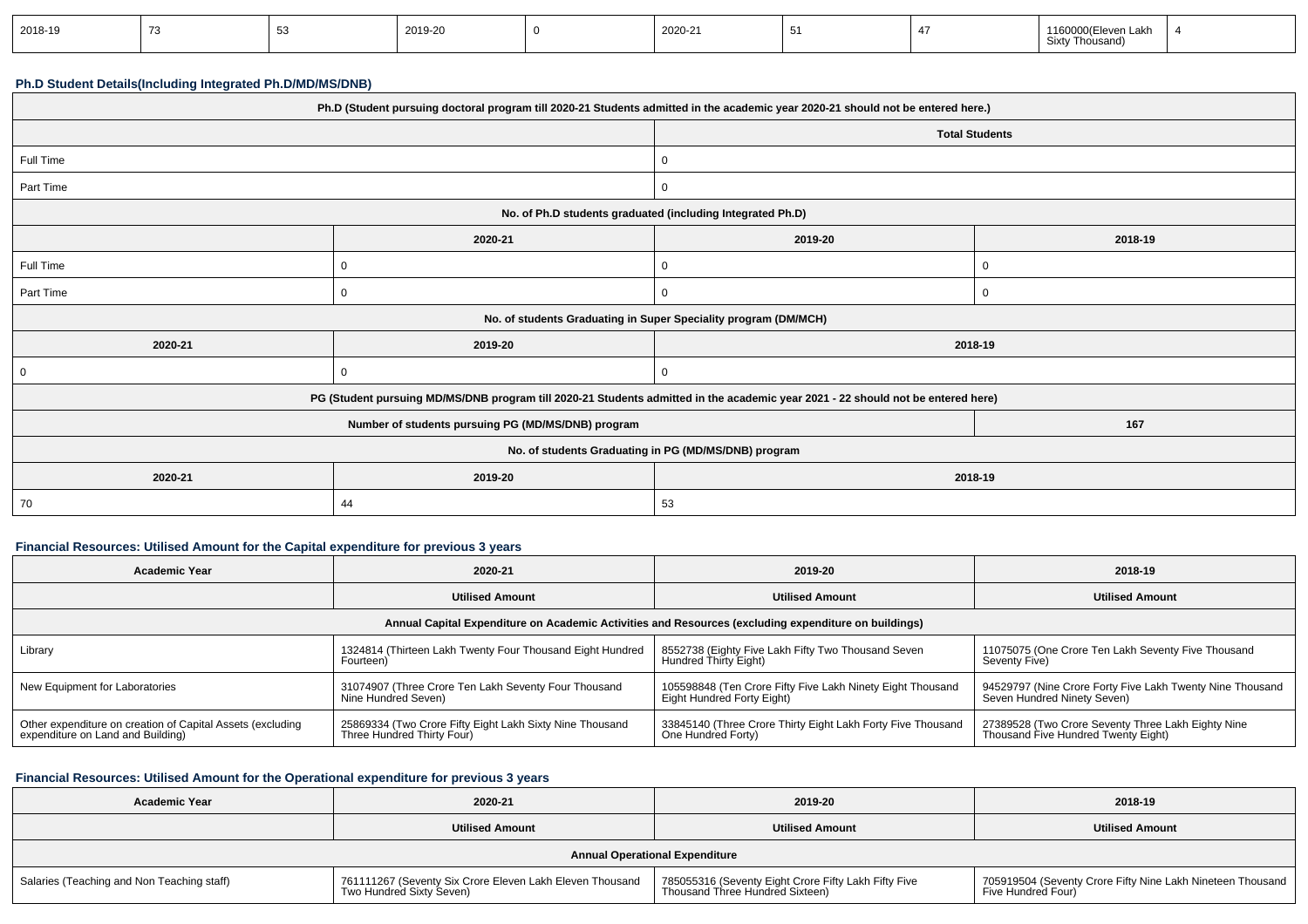| Maintenance of Academic Infrastructure or consumables and<br>other running expenditures (excluding maintenance of hostels<br>and allied services, rent of the building, depreciation cost, etc) | 513729562 (Fifty One Crore Thirty Seven Lakh Twenty Nine<br>Thousand Five Hundred Sixty Two) | <sup>1</sup> 483174223 (Forty Eight Crore Thirty One Lakh Seventy Four<br>Thousand Two Hundred Twenty Three) | 498780615 (Forty Nine Crore Eighty Seven Lakh Eighty<br>Thousand Six Hundred Fifteen) |
|-------------------------------------------------------------------------------------------------------------------------------------------------------------------------------------------------|----------------------------------------------------------------------------------------------|--------------------------------------------------------------------------------------------------------------|---------------------------------------------------------------------------------------|
| Seminars/Conferences/Workshops                                                                                                                                                                  | 10158114 (One Crore one Lakh Fifty Eight Thousand One                                        | 13192945 (One Crore Thirty One Lakh Ninety Two Thousand                                                      | 13090673 (One Crore Thirty Lakh Ninety Thousand Six                                   |
|                                                                                                                                                                                                 | Hundred Fourteen)                                                                            | Nine Hundred Forty Five)                                                                                     | Hundred Seventy Three)                                                                |

#### **IPR**

| Calendar year            | 2020 | 2019 | 2018 |
|--------------------------|------|------|------|
| No. of Patents Published |      |      |      |
| No. of Patents Granted   |      |      |      |

### **Sponsored Research Details**

| <b>Financial Year</b>                    | 2020-21                                                 | 2019-20                                                 | 2018-19                                               |
|------------------------------------------|---------------------------------------------------------|---------------------------------------------------------|-------------------------------------------------------|
| Total no. of Sponsored Projects          |                                                         |                                                         |                                                       |
| Total no. of Funding Agencies            |                                                         |                                                         |                                                       |
| Total Amount Received (Amount in Rupees) | 263894                                                  | 457754                                                  | 326462                                                |
| Amount Received in Words                 | Two Lakh Sixty Three Thousand Eight Hundred Ninety Four | Four Lakh Fifty Seven Thousand Seven Hundred Fifty Four | Three Lakh Twenty Six Thousand Four Hundred sixty two |

## **OPD Attendance & Bed Occupancy**

| 1. Average OPD attendance in the calendar year 2020. | 942 |
|------------------------------------------------------|-----|
| 2. Average Bed Occupancy in the calendar year 2020.  |     |
| a. Number of beds in the hospital.                   | 823 |
| b. Average occupancy per day.                        | 393 |

## **PCS Facilities: Facilities of physically challenged students**

| 1. Do your institution buildings have Lifts/Ramps?                                                                                                         | Yes, more than 80% of the buildings |
|------------------------------------------------------------------------------------------------------------------------------------------------------------|-------------------------------------|
| 2. Do your institution have provision for walking aids, including wheelchairs and transportation from one building to another for<br>handicapped students? | Yes                                 |
| 3. Do your institution buildings have specially designed toilets for handicapped students?                                                                 | Yes, more than 80% of the buildings |

# **Faculty Details**

| Srno | Name                    | Age | Designation                | Gender | Qualification | <b>Experience (In</b><br>Months) | <b>Currently working</b><br>with institution? | <b>Joining Date</b> | <b>Leaving Date</b>      | <b>Association type</b> |
|------|-------------------------|-----|----------------------------|--------|---------------|----------------------------------|-----------------------------------------------|---------------------|--------------------------|-------------------------|
|      | Dr Neel Kamal Arora     | 67  | Professor                  | Male   | M.S           | 285                              | Yes                                           | 01-04-2015          | $- -$                    | Regular                 |
| 2    | Dr Krishna Gopal        | 49  | Professor                  | Male   | M.S           | 163                              | Yes                                           | 02-04-2018          | $- -$                    | Regular                 |
| 3    | Dr Dhananjay<br>Kumar   | 41  | Associate Professor        | Male   | Ph.D          | 111                              | Yes                                           | 18-08-2016          | $\sim$                   | Regular                 |
|      | Dr Samta Tiwari         | 39  | <b>Assistant Professor</b> | Female | M.D           | 83                               | Yes                                           | 05-08-2019          | $- -$                    | Regular                 |
| 5    | Dr Shivi Goel<br>Mudgal | 35  | <b>Assistant Professor</b> | Female | M.D           | 117                              | Yes                                           | 02-02-2021          | $\overline{\phantom{a}}$ | Regular                 |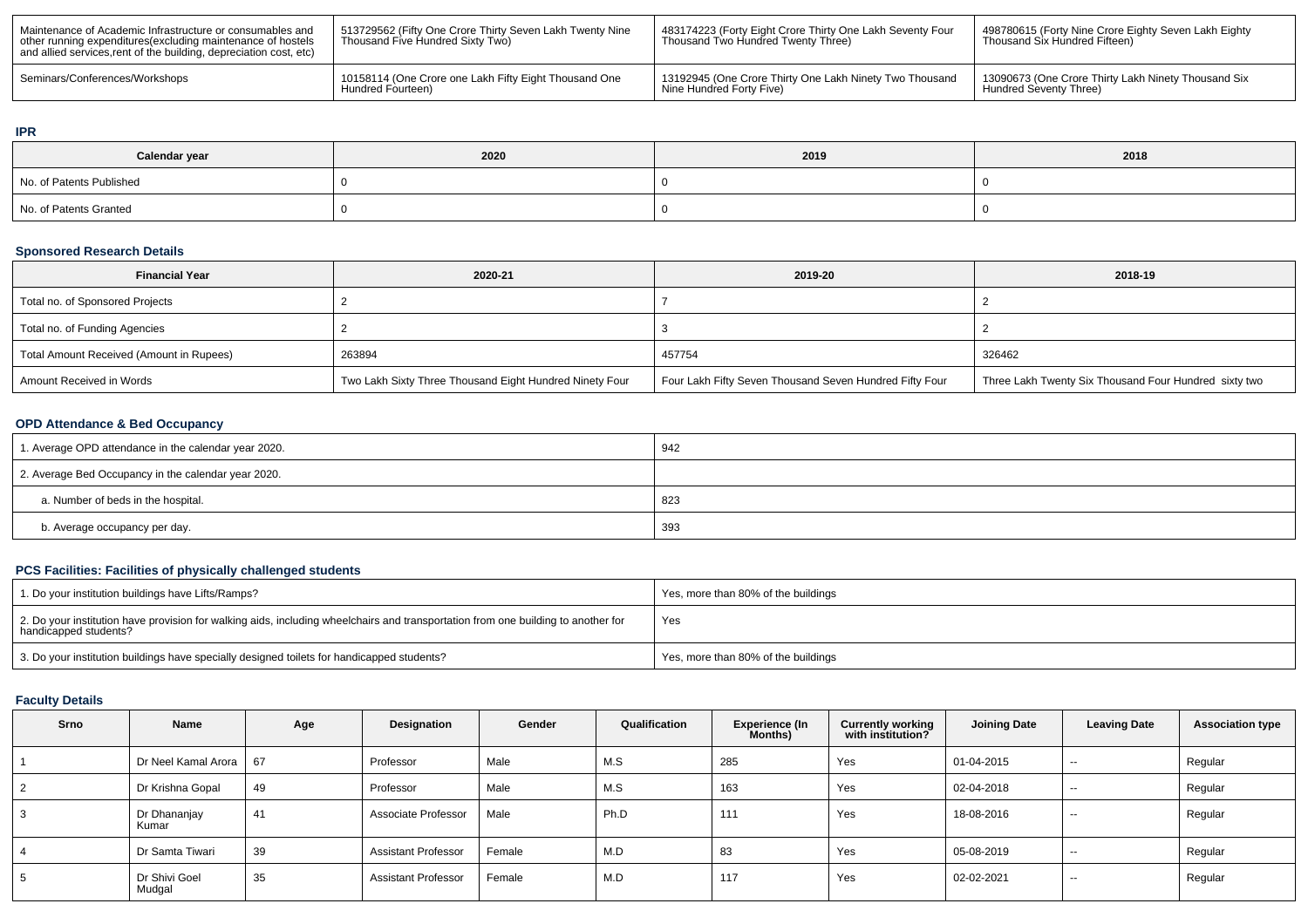| 6              | Dr Tariq Mahmood             | 40 | Professor                                           | Male   | M.D         | 150 | Yes | 05-11-2018 | ⊶.                       | Regular |
|----------------|------------------------------|----|-----------------------------------------------------|--------|-------------|-----|-----|------------|--------------------------|---------|
| $\overline{7}$ | Dr Manoj Gupta               | 48 | Associate Professor                                 | Male   | M.D         | 242 | Yes | 02-06-2014 | Ξ.                       | Regular |
| 8              | Dr Manish Malhotra           | 37 | <b>Assistant Professor</b>                          | Male   | M.D         | 93  | Yes | 01-06-2019 | $\overline{\phantom{a}}$ | Regular |
| 9              | Dr Atul Kumar Singh          | 45 | Professor                                           | Male   | M.D         | 170 | Yes | 01-06-2010 | -−                       | Regular |
| 10             | Dr Shyam Bihari<br>Gupta     | 68 | Dean / Principal /<br>Director / Vice<br>Chancellor | Male   | M.D         | 508 | Yes | 17-07-2013 | Ξ.                       | Regular |
| 11             | Dr Rajendra Pal<br>Singh     | 52 | Professor                                           | Male   | M.D         | 312 | Yes | 01-08-2019 | --                       | Regular |
| 12             | Dr Nipun Agrawal             | 39 | Associate Professor                                 | Male   | M.D         | 107 | Yes | 01-08-2017 | ⊷.                       | Regular |
| 13             | Dr Sanjeev Kumar<br>Sharma   | 51 | Associate Professor                                 | Male   | M.D         | 122 | Yes | 02-06-2014 | $\sim$                   | Regular |
| 14             | Dr Dharmendra<br>Kumar Gupta | 47 | Associate Professor                                 | Male   | M.D         | 217 | Yes | 09-06-2014 | $\overline{\phantom{a}}$ | Regular |
| 15             | Dr Huma Khan                 | 45 | Associate Professor                                 | Female | M.D         | 122 | Yes | 01-12-2014 | ц.                       | Regular |
| 16             | Dr Priyanka Kumar            | 38 | <b>Assistant Professor</b>                          | Female | M.D         | 96  | Yes | 23-07-2016 | ⊶.                       | Regular |
| 17             | Dr Ruchi Arun                | 36 | <b>Assistant Professor</b>                          | Female | M.D         | 69  | Yes | 06-12-2017 | ⊷.                       | Regular |
| 18             | Dr Abhinav Pandey            | 36 | <b>Assistant Professor</b>                          | Male   | M.D         | 119 | Yes | 14-08-2018 | $\overline{\phantom{a}}$ | Regular |
| 19             | Dr Tanu Shri                 | 34 | Professor                                           | Female | <b>MDS</b>  | 127 | Yes | 01-03-2021 | $\overline{\phantom{a}}$ | Regular |
| 20             | Dr Sachin Pathak             | 40 | Professor                                           | Male   | <b>MDS</b>  | 180 | Yes | 06-07-2009 | ⊷.                       | Regular |
| 21             | Dr Swati Gupta               | 29 | <b>Assistant Professor</b>                          | Female | <b>MDS</b>  | 56  | Yes | 03-12-2019 | Ξ.                       | Regular |
| 22             | Dr Nitin Mishra              | 40 | Professor                                           | Male   | M.D         | 181 | Yes | 09-06-2009 | ⊷.                       | Regular |
| 23             | Dr Pratik Gahalaut           | 43 | Professor                                           | Male   | M.D         | 234 | Yes | 09-10-2006 | ⊷.                       | Regular |
| 24             | Dr Madhur Kant<br>Rastogi    | 39 | Associate Professor                                 | Male   | M.D         | 156 | Yes | 01-08-2011 | $\overline{\phantom{a}}$ | Regular |
| 25             | Dr Amar Singh                | 34 | <b>Assistant Professor</b>                          | Male   | M.D         | 63  | Yes | 08-02-2021 | Ξ.                       | Regular |
| 26             | Dr Kaustav Kumar<br>Bairagi  | 45 | Professor                                           | Male   | M.D         | 203 | Yes | 06-12-2019 | $\overline{\phantom{a}}$ | Regular |
| 27             | Dr Jaswinder Singh           | 42 | Professor                                           | Male   | M.D         | 157 | Yes | 24-09-2011 | -−                       | Regular |
| 28             | Dr Vijay Kumar               | 52 | Associate Professor                                 | Male   | M.D         | 219 | Yes | 19-07-2016 | н.                       | Regular |
| 29             | Dr Tarun Kumar<br>Singh      | 35 | <b>Assistant Professor</b>                          | Male   | ${\sf M.D}$ | 84  | Yes | 07-01-2019 |                          | Regular |
| 30             | Dr Pradeep Sahi              | 69 | Professor                                           | Male   | M.D         | 543 | Yes | 23-10-2018 | $\bar{\phantom{a}}$      | Regular |
| 31             | Dr Juhi Saran                | 51 | Professor                                           | Female | M.D         | 232 | Yes | 02-07-2002 | $\overline{\phantom{a}}$ | Regular |
| 32             | Dr Kailash Chandra<br>Sharma | 51 | Professor                                           | Male   | M.D         | 243 | Yes | 23-12-2005 | н,                       | Regular |
| 33             | Dr Geeta Karki               | 42 | Professor                                           | Female | <b>DNB</b>  | 168 | Yes | 25-06-2011 | $\overline{\phantom{a}}$ | Regular |
| 34             | Dr Gaurav Mishra             | 40 | Associate Professor                                 | Male   | M.D         | 123 | Yes | 11-08-2017 | $\sim$                   | Regular |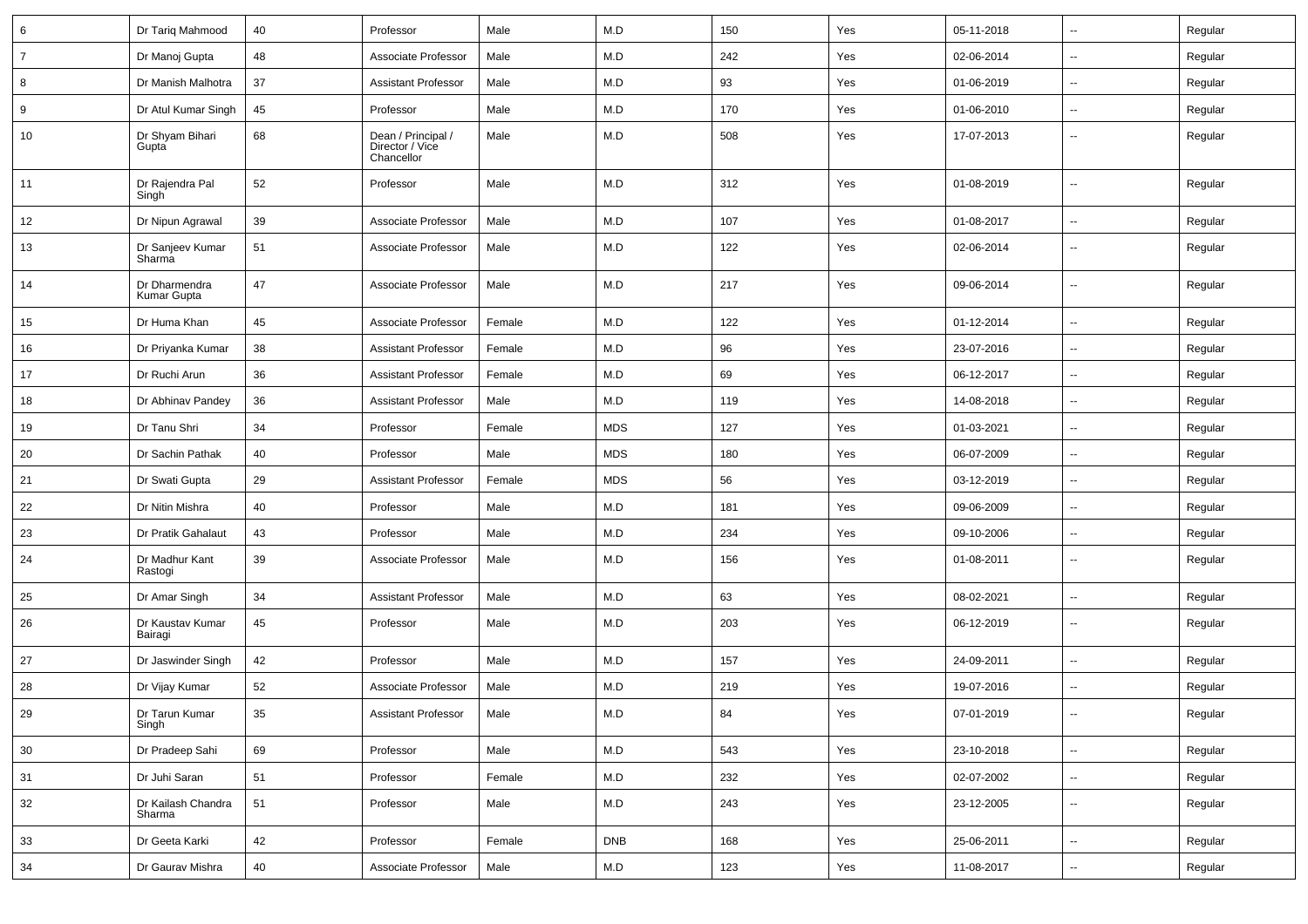| 35 | Dr Vishwadeep<br>Singh                | 36 | Associate Professor        | Male   | M.D        | 110 | Yes | 01-06-2015 | $\sim$                   | Regular |
|----|---------------------------------------|----|----------------------------|--------|------------|-----|-----|------------|--------------------------|---------|
| 36 | Dr Dheeraj Saxena                     | 49 | Associate Professor        | Male   | M.D        | 116 | Yes | 15-12-2014 | $\sim$                   | Regular |
| 37 | Dr Ashita Mowar                       | 35 | <b>Assistant Professor</b> | Female | M.D        | 111 | Yes | 18-06-2016 | $\overline{\phantom{a}}$ | Regular |
| 38 | Dr Ahmad Waqar<br>Khan                | 33 | <b>Assistant Professor</b> | Male   | M.D        | 75  | Yes | 11-07-2019 | $\sim$                   | Regular |
| 39 | Dr Alankrita Agarwal                  | 30 | <b>Assistant Professor</b> | Female | M.D        | 63  | Yes | 05-07-2019 | $\overline{\phantom{a}}$ | Regular |
| 40 | Dr Sanchi Jain                        | 35 | <b>Assistant Professor</b> | Female | M.D        | 83  | Yes | 10-08-2020 | $\overline{\phantom{a}}$ | Regular |
| 41 | Dr Akhilesh Pahade                    | 37 | <b>Assistant Professor</b> | Male   | M.D        | 130 | Yes | 01-12-2020 | $\overline{\phantom{a}}$ | Regular |
| 42 | Dr Pratishruti                        | 31 | <b>Assistant Professor</b> | Female | M.D        | 67  | Yes | 09-01-2021 | $\sim$                   | Regular |
| 43 | Dr Gajendra Pal<br>Singh <sup>1</sup> | 40 | <b>Assistant Professor</b> | Male   | M.D        | 90  | Yes | 06-03-2021 | $\sim$                   | Regular |
| 44 | Dr Sharat Johri                       | 65 | Professor                  | Male   | DM         | 444 | Yes | 13-08-2016 | $\sim$                   | Regular |
| 45 | Dr Smita Gupta                        | 48 | Professor                  | Female | <b>DNB</b> | 158 | Yes | 01-10-2009 | $\overline{\phantom{a}}$ | Regular |
| 46 | Dr Deep Chandra<br>Pant               | 48 | Professor                  | Male   | DM         | 255 | Yes | 31-03-2010 | $\sim$                   | Regular |
| 47 | Dr Amresh Kumar                       | 47 | Professor                  | Male   | <b>DM</b>  | 246 | Yes | 08-01-2007 | ÷.                       | Regular |
| 48 | Dr Sanjay Kumar                       | 42 | Associate Professor        | Male   | <b>DNB</b> | 121 | Yes | 24-02-2016 | $\overline{\phantom{a}}$ | Regular |
| 49 | Dr Vidya Nand                         | 42 | Associate Professor        | Male   | <b>DNB</b> | 136 | Yes | 09-10-2020 | $\overline{\phantom{a}}$ | Regular |
| 50 | Dr Divyant Rawal                      | 45 | Associate Professor        | Male   | <b>DNB</b> | 237 | Yes | 12-10-2010 | $\sim$                   | Regular |
| 51 | Dr Mahendra Pratap<br>Rawal           | 67 | Associate Professor        | Male   | M.D        | 480 | Yes | 01-07-2014 | $\sim$                   | Regular |
| 52 | Dr Mahesh Kumar<br>Mehrotra           | 64 | Associate Professor        | Male   | M.D        | 112 | Yes | 21-04-2015 | $\sim$                   | Regular |
| 53 | Dr Rahul Verma                        | 35 | <b>Assistant Professor</b> | Male   | M.D        | 57  | Yes | 05-07-2019 | $\sim$                   | Regular |
| 54 | Dr Abhishek Dixit                     | 34 | <b>Assistant Professor</b> | Male   | M.D        | 61  | Yes | 05-07-2019 | $\overline{\phantom{a}}$ | Regular |
| 55 | Dr Bharti Sahni                       | 36 | <b>Assistant Professor</b> | Female | M.D        | 86  | Yes | 22-05-2019 | $\sim$                   | Regular |
| 56 | Dr Shruti Sharma                      | 38 | <b>Assistant Professor</b> | Female | DM         | 112 | Yes | 22-06-2020 | $\overline{\phantom{a}}$ | Regular |
| 57 | Dr Sunil Kumar                        | 39 | <b>Assistant Professor</b> | Male   | <b>DM</b>  | 124 | Yes | 22-06-2020 | $\overline{\phantom{a}}$ | Regular |
| 58 | Dr Shashank<br><b>Dridrisall</b>      | 31 | <b>Assistant Professor</b> | Male   | <b>DNB</b> | 119 | Yes | 31-10-2020 | $\overline{\phantom{a}}$ | Regular |
| 59 | Dr Vandana<br>Sardana                 | 46 | Professor                  | Female | M.D        | 144 | Yes | 13-04-2019 | $\sim$                   | Regular |
| 60 | Dr Rahul Kumar<br>Goyal               | 53 | Professor                  | Male   | M.D        | 285 | Yes | 20-08-2005 | $\overline{\phantom{a}}$ | Regular |
| 61 | Dr Neelam Gupta                       | 39 | Associate Professor        | Female | M.D        | 98  | Yes | 13-06-2016 | $\sim$                   | Regular |
| 62 | Dr Fauzia Khan                        | 38 | Associate Professor        | Female | M.D        | 95  | Yes | 02-08-2019 | $\sim$                   | Regular |
| 63 | Dr Mohan Singh<br>Deopa               | 53 | Assistant Professor        | Male   | M.D        | 217 | Yes | 01-07-2020 | ⊶.                       | Regular |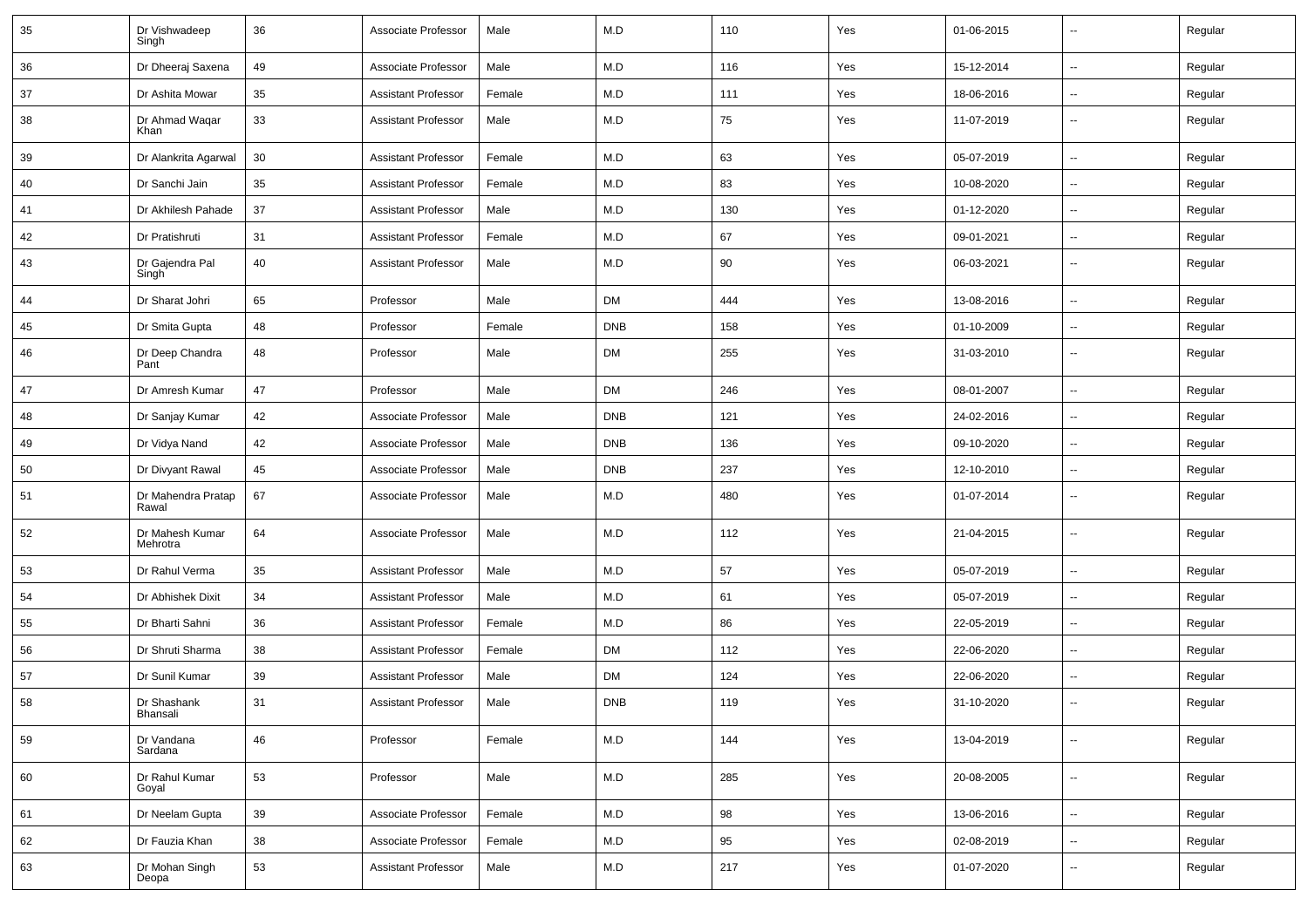| 64 | Dr Pooja                        | 37 | <b>Assistant Professor</b> | Female | M.D               | 47  | Yes | 24-08-2020 | ⊷.                       | Regular |
|----|---------------------------------|----|----------------------------|--------|-------------------|-----|-----|------------|--------------------------|---------|
| 65 | Dr Neelima Mehrotra             | 50 | Professor                  | Female | M.S               | 251 | Yes | 01-12-2017 | -−                       | Regular |
| 66 | Dr Sahleen Ahmad<br>Khan        | 27 | <b>Assistant Professor</b> | Male   | M.S               | 52  | Yes | 07-09-2020 | $\overline{\phantom{a}}$ | Regular |
| 67 | Dr Kushal Pal Singh<br>Yadav    | 36 | <b>Assistant Professor</b> | Male   | M.S               | 63  | Yes | 05-02-2021 | ⊷.                       | Regular |
| 68 | Dr Sanjay Gupta                 | 48 | Professor                  | Male   | M.S               | 332 | Yes | 01-12-2005 | $\overline{\phantom{a}}$ | Regular |
| 69 | Dr Suresh Kumar<br>Kaushik      | 59 | Professor                  | Male   | M.S               | 372 | Yes | 10-03-2012 | --                       | Regular |
| 70 | Dr Apser Khan                   | 43 | Professor                  | Male   | M.S               | 179 | Yes | 01-08-2013 | $\overline{\phantom{a}}$ | Regular |
| 71 | Dr Dhruv Goel                   | 34 | <b>Assistant Professor</b> | Male   | M.S               | 115 | Yes | 01-07-2020 | -−                       | Regular |
| 72 | Dr Mohd Shoeb Arif              | 37 | <b>Assistant Professor</b> | Male   | M.S               | 132 | Yes | 05-08-2020 | $\overline{\phantom{a}}$ | Regular |
| 73 | Dr Siddharth Dubey              | 33 | <b>Assistant Professor</b> | Male   | M.S               | 134 | Yes | 25-11-2020 | $\overline{\phantom{a}}$ | Regular |
| 74 | Dr Tanu Agrawal                 | 47 | Professor                  | Female | M.D               | 254 | Yes | 05-03-2007 | --                       | Regular |
| 75 | Dr Hema Pant                    | 45 | Professor                  | Female | M.D               | 233 | Yes | 13-07-2010 | ⊷.                       | Regular |
| 76 | Dr Ruchee<br>Khandelwal         | 48 | Professor                  | Female | M.D               | 220 | Yes | 15-03-2006 | $\overline{\phantom{a}}$ | Regular |
| 77 | Dr Vaanika                      | 38 | Associate Professor        | Female | M.D               | 137 | Yes | 08-03-2021 | --                       | Regular |
| 78 | Dr Nidhi Johri                  | 37 | <b>Assistant Professor</b> | Female | M.D               | 165 | Yes | 29-03-2017 | --                       | Regular |
| 79 | Dr Subhra Kumari                | 35 | <b>Assistant Professor</b> | Female | M.D               | 82  | Yes | 08-09-2018 | Ξ.                       | Regular |
| 80 | Dr Shanu Gupta                  | 31 | <b>Assistant Professor</b> | Female | M.D               | 62  | Yes | 28-03-2020 | ⊶.                       | Regular |
| 81 | Dr Sujata Singh                 | 46 | Professor                  | Female | M.D               | 199 | Yes | 12-09-2009 | -−                       | Regular |
| 82 | Dr Simhadri V S D N<br>A Nagesh | 45 | Associate Professor        | Male   | Ph.D              | 130 | Yes | 26-08-2019 | ⊷.                       | Regular |
| 83 | Dr Qudsia Nuzhat                | 31 | <b>Assistant Professor</b> | Female | M.D               | 59  | Yes | 02-09-2019 | $\overline{\phantom{a}}$ | Regular |
| 84 | Dr Parthajyoti Neog             | 39 | <b>Assistant Professor</b> | Male   | M.D               | 80  | Yes | 18-03-2021 | $\overline{\phantom{a}}$ | Regular |
| 85 | Dr Poornima M B                 | 53 | Professor                  | Female | M.D               | 275 | Yes | 20-03-2021 | --                       | Regular |
| 86 | Dr Bindu Garg                   | 47 | Professor                  | Female | M.D               | 262 | Yes | 22-09-2009 | ⊷.                       | Regular |
| 87 | Dr Anand Gautam<br>Jadhao       | 36 | Associate Professor        | Male   | M.D               | 107 | Yes | 29-09-2017 | $\overline{\phantom{a}}$ | Regular |
| 88 | Dr Kranthi Kumar<br>Garikapati  | 35 | <b>Assistant Professor</b> | Male   | M.Sc.(Physiology) | 117 | Yes | 01-12-2011 | $\overline{\phantom{a}}$ | Regular |
| 89 | Dr Deepak Kumar<br>Das          | 33 | <b>Assistant Professor</b> | Male   | M.D               | 102 | Yes | 09-07-2019 | $\overline{\phantom{a}}$ | Regular |
| 90 | Dr Pavan Kumar<br>Pardal        | 65 | Professor                  | Male   | M.D               | 312 | Yes | 15-11-2007 | $\overline{\phantom{a}}$ | Regular |
| 91 | Dr Ashwini Kumar<br>Kuchhal     | 62 | Associate Professor        | Male   | M.D               | 128 | Yes | 01-06-2019 | $\overline{\phantom{a}}$ | Regular |
| 92 | Dr Deepak Charan                | 33 | <b>Assistant Professor</b> | Male   | M.D               | 84  | Yes | 16-07-2018 | $\sim$                   | Regular |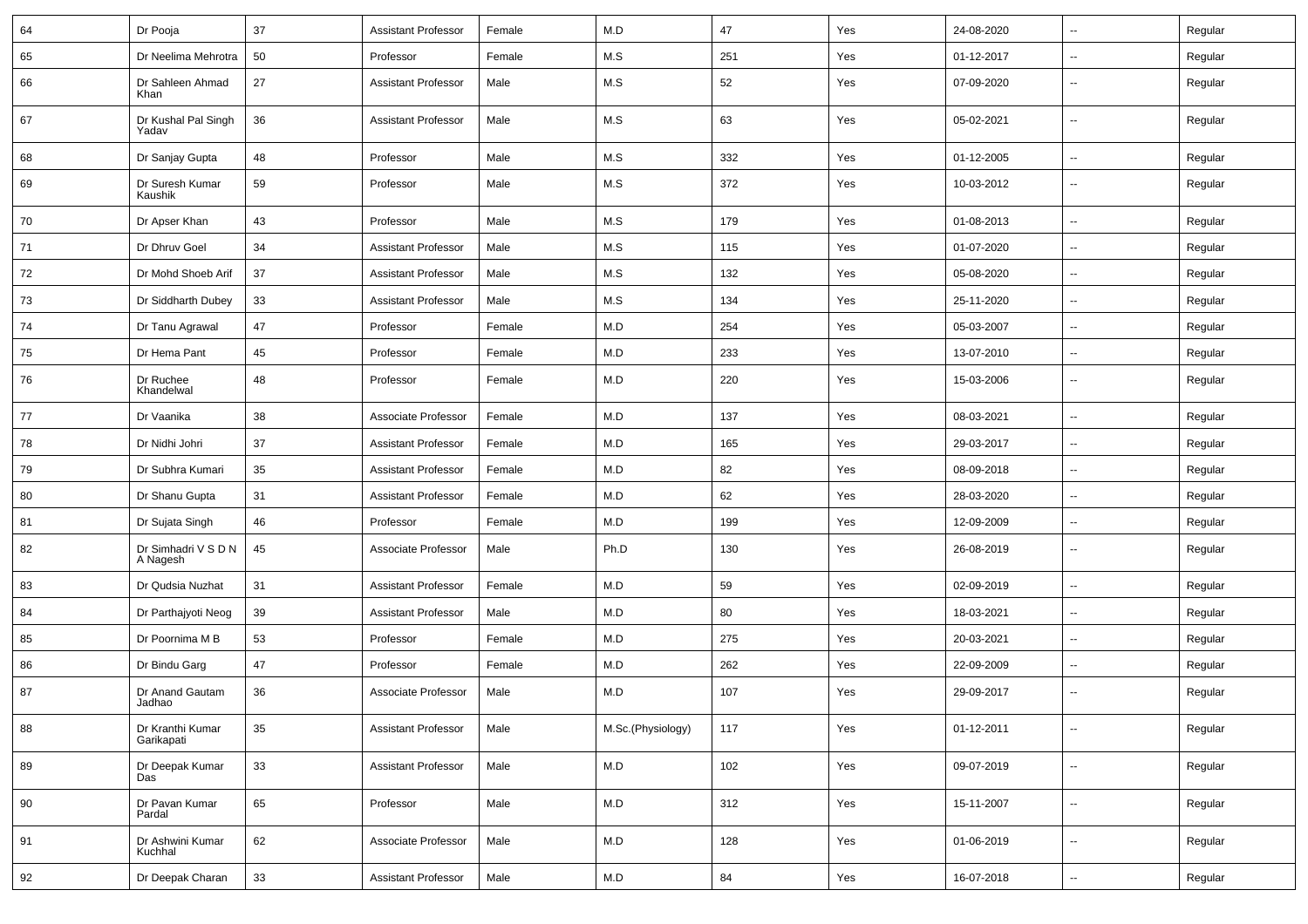| 93  | Dr Shikha Agarwal         | 38 | <b>Assistant Professor</b> | Female | <b>DNB</b> | 76  | Yes | 08-03-2021 | $\overline{\phantom{a}}$ | Regular |
|-----|---------------------------|----|----------------------------|--------|------------|-----|-----|------------|--------------------------|---------|
| 94  | Dr Sameer Rajeev<br>Verma | 46 | Professor                  | Male   | M.D        | 251 | Yes | 13-04-2019 | --                       | Regular |
| 95  | Dr Neeraj Prajapati       | 41 | Professor                  | Male   | M.D        | 219 | Yes | 16-07-2012 | -−                       | Regular |
| 96  | Dr Rashmi Rekha           | 41 | Associate Professor        | Female | M.D        | 81  | Yes | 22-05-2020 | -−                       | Regular |
| 97  | Dr Pankaj Kaira           | 38 | <b>Assistant Professor</b> | Male   | M.D        | 169 | Yes | 05-07-2019 | --                       | Regular |
| 98  | Dr Tarun Kumar<br>Chauhan | 33 | <b>Assistant Professor</b> | Male   | M.D        | 67  | Yes | 01-01-2020 | --                       | Regular |
| 99  | Dr Sangeeta Kumari        | 39 | <b>Assistant Professor</b> | Female | <b>DNB</b> | 102 | Yes | 09-10-2020 | ш,                       | Regular |
| 100 | Dr Namrata                | 32 | <b>Assistant Professor</b> | Female | M.D        | 109 | Yes | 07-06-2021 | $\overline{\phantom{a}}$ | Regular |
| 101 | Dr Lalit Singh            | 53 | Professor                  | Male   | M.D        | 275 | Yes | 12-01-2007 | $\sim$                   | Regular |
| 102 | Dr Rajeev Tandon          | 52 | Associate Professor        | Male   | M.D        | 316 | Yes | 12-11-2012 | --                       | Regular |
| 103 | Dr Pradeep Nirala         | 34 | <b>Assistant Professor</b> | Male   | M.D        | 90  | Yes | 14-11-2018 | $\overline{\phantom{a}}$ | Regular |
| 104 | Dr Yatin Mehta            | 32 | <b>Assistant Professor</b> | Male   | M.D        | 61  | Yes | 05-07-2019 | $\overline{\phantom{a}}$ | Regular |
| 105 | Dr Namita Agarwal         | 56 | Professor                  | Female | M.S        | 209 | Yes | 25-02-2007 | -−                       | Regular |
| 106 | Dr Shanti Sah             | 43 | Professor                  | Female | M.S        | 157 | Yes | 08-06-2011 | ⊷.                       | Regular |
| 107 | Dr Mirdu Sinha            | 48 | Professor                  | Female | M.D        | 169 | Yes | 01-07-2011 | $\overline{\phantom{a}}$ | Regular |
| 108 | Dr Shashi Bala Arya       | 43 | Professor                  | Female | M.D        | 233 | Yes | 03-07-2006 | -−                       | Regular |
| 109 | Dr Shailja Sharma         | 31 | <b>Assistant Professor</b> | Female | M.S        | 72  | Yes | 25-11-2020 | -−                       | Regular |
| 110 | Dr Surabhi Gupta          | 30 | <b>Assistant Professor</b> | Female | M.S        | 62  | Yes | 08-12-2020 | --                       | Regular |
| 111 | Dr Namrata Sinha          | 39 | <b>Assistant Professor</b> | Female | <b>DNB</b> | 61  | Yes | 05-03-2021 | $\overline{\phantom{a}}$ | Regular |
| 112 | Dr Gulafshan Anjum        | 30 | <b>Assistant Professor</b> | Female | M.S        | 51  | Yes | 15-04-2021 | ⊷.                       | Regular |
| 113 | Dr Anita Kumari           | 44 | Professor                  | Female | M.D        | 199 | Yes | 01-06-2009 | ⊷.                       | Regular |
| 114 | Dr Sandhya<br>Chauhan     | 44 | Professor                  | Female | M.D        | 194 | Yes | 05-04-2011 | $\overline{\phantom{a}}$ | Regular |
| 115 | Dr Prem Lochan<br>Prasad  | 68 | Professor                  | Male   | M.D        | 526 | Yes | 01-12-2011 | ⊷.                       | Regular |
| 116 | Dr Preeti Lata Rai        | 38 | Professor                  | Female | M.D        | 133 | Yes | 01-08-2014 | -−                       | Regular |
| 117 | Dr Surabhi Chandra        | 38 | Associate Professor        | Female | M.D        | 138 | Yes | 01-04-2016 | $\overline{\phantom{a}}$ | Regular |
| 118 | Dr Atul Kumar             | 44 | Associate Professor        | Male   | <b>DNB</b> | 110 | Yes | 09-06-2014 | ⊶.                       | Regular |
| 119 | Dr Ruchika<br>Bhatnagar   | 34 | Associate Professor        | Female | M.D        | 119 | Yes | 06-09-2014 | ш.                       | Regular |
| 120 | Dr Rohit Sharma           | 51 | Professor                  | Male   | M.S        | 309 | Yes | 26-05-2004 | ц.                       | Regular |
| 121 | Dr Amit Kumar Rana        | 40 | <b>Assistant Professor</b> | Male   | M.S        | 168 | Yes | 11-09-2018 | Ξ.                       | Regular |
| 122 | Dr Somya Jha              | 29 | <b>Assistant Professor</b> | Female | <b>DNB</b> | 46  | Yes | 31-10-2020 | $\overline{\phantom{a}}$ | Regular |
| 123 | Dr Mamta Verma            | 34 | <b>Assistant Professor</b> | Female | <b>DNB</b> | 102 | Yes | 15-02-2021 | Щ,                       | Regular |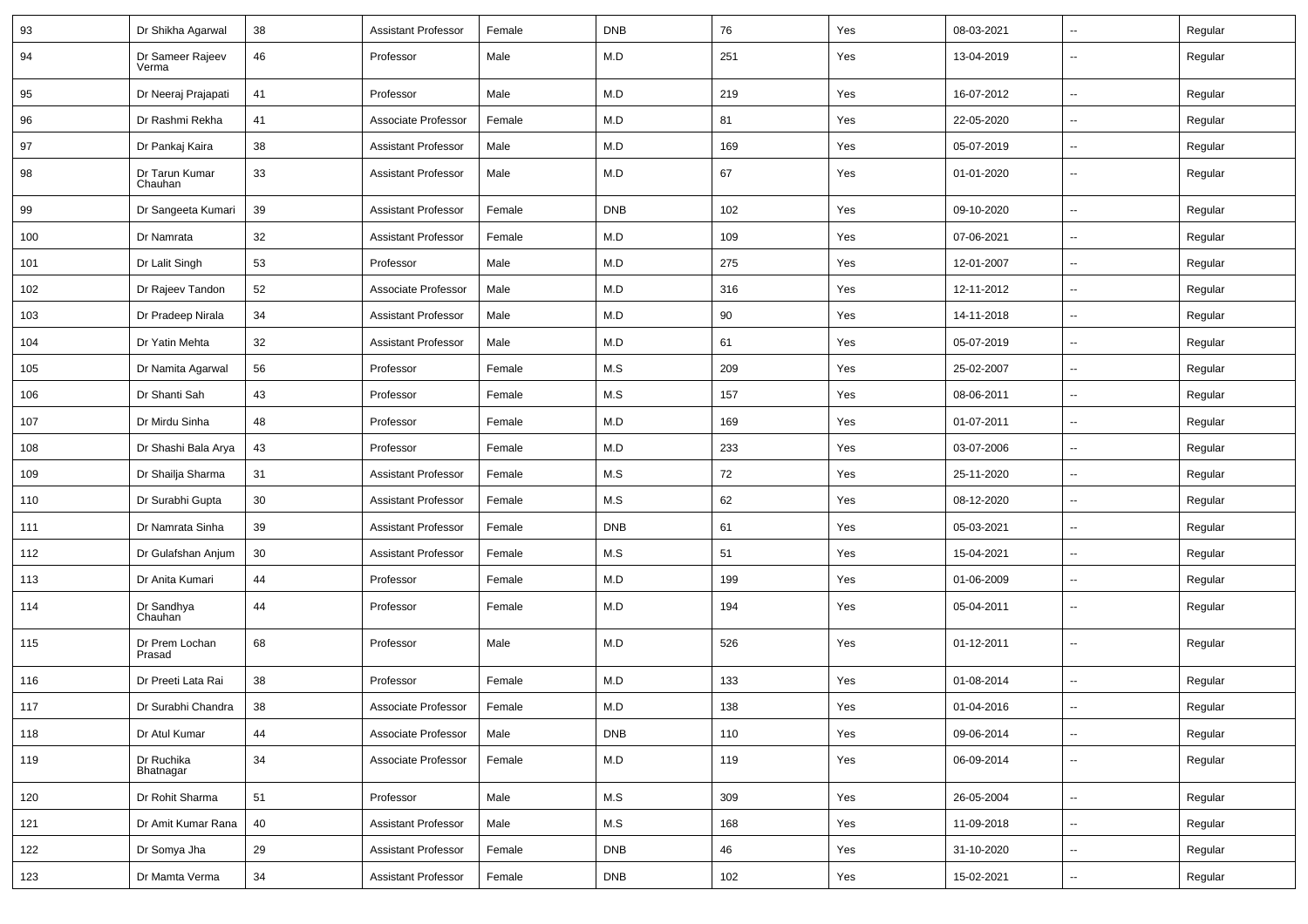| 124 | Dr Piyush Kumar                | 47 | Professor                  | Male   | M.D              | 249 | Yes           | 02-07-2007 | $\mathbf{u}$             | Regular |
|-----|--------------------------------|----|----------------------------|--------|------------------|-----|---------------|------------|--------------------------|---------|
| 125 | Dr Arvind Kumar<br>Chauhan     | 50 | Professor                  | Male   | M.D              | 211 | Yes           | 09-04-2009 | $\mathbf{u}$             | Regular |
| 126 | Dr Pavan Kumar                 | 49 | Associate Professor        | Male   | M.D              | 204 | Yes           | 15-07-2016 | $\mathbf{u}$             | Regular |
| 127 | Dr Ayush Garg                  | 33 | Assistant Professor        | Male   | M.D              | 73  | Yes           | 09-07-2018 | --                       | Regular |
| 128 | Dr Rashika Sachan              | 37 | <b>Assistant Professor</b> | Female | M.D              | 109 | Yes           | 06-11-2020 | $\overline{\phantom{a}}$ | Regular |
| 129 | Dr Milan Jaiswal               | 46 | Professor                  | Female | M.D              | 212 | Yes           | 12-02-2007 | $\mathbf{u}$             | Regular |
| 130 | Dr Surabhi Pandey              | 34 | Associate Professor        | Female | M.D              | 109 | Yes           | 08-06-2015 | $\mathbf{u}$             | Regular |
| 131 | Dr Shashank Sah                | 50 | Professor                  | Male   | M.Ch(Chirurgiae) | 264 | Yes           | 05-07-2005 | $\sim$                   | Regular |
| 132 | Dr Sudesh Kumar<br>Sagar       | 50 | Professor                  | Male   | M.S              | 261 | Yes           | 02-03-2005 | $\mathbf{u}$             | Regular |
| 133 | Dr Brijesh Kumar<br>Agarwal    | 63 | Professor                  | Male   | <b>DNB</b>       | 252 | Yes           | 01-11-2004 | $\sim$                   | Regular |
| 134 | Dr Dhiraj Kumar                | 45 | Professor                  | Male   | M.S              | 207 | Yes           | 10-05-2011 | $\mathbf{u}$             | Regular |
| 135 | Dr Shobhit Sharma              | 46 | Associate Professor        | Male   | M.Ch(Chirurgiae) | 239 | Yes           | 03-11-2014 | $\overline{\phantom{a}}$ | Regular |
| 136 | Dr Pradeep Kumar<br>Mendiratta | 48 | Associate Professor        | Male   | M.Ch(Chirurgiae) | 259 | Yes           | 03-01-2006 | $\overline{\phantom{a}}$ | Regular |
| 137 | Dr Anil Negi                   | 41 | Associate Professor        | Male   | M.Ch(Chirurgiae) | 129 | Yes           | 01-11-2013 | $\mathbf{u}$             | Regular |
| 138 | Dr Rehan Fareed                | 39 | Associate Professor        | Male   | M.Ch(Chirurgiae) | 136 | Yes           | 26-03-2015 | $\mathbf{u}$             | Regular |
| 139 | Dr Vikas Deep<br>Goyal         | 43 | <b>Assistant Professor</b> | Male   | M.Ch(Chirurgiae) | 145 | Yes           | 11-07-2018 | --                       | Regular |
| 140 | Dr Kapil Ramesh<br>Chakarvarti | 34 | <b>Assistant Professor</b> | Male   | M.Ch(Chirurgiae) | 89  | Yes           | 01-03-2018 | --                       | Regular |
| 141 | Dr Sandeep Singh<br>Sen        | 35 | <b>Assistant Professor</b> | Male   | M.Ch(Chirurgiae) | 75  | Yes           | 01-02-2021 | --                       | Regular |
| 142 | Dr Praveen Kumar<br>Tripathi   | 38 | <b>Assistant Professor</b> | Male   | M.Ch(Chirurgiae) | 73  | Yes           | 28-04-2021 | --                       | Regular |
| 143 | Dr Shubhanshu<br>Gupta         | 42 | <b>Assistant Professor</b> | Male   | M.Ch(Chirurgiae) | 181 | Yes           | 02-09-2014 | --                       | Regular |
| 144 | Dr Punit Kumar                 | 41 | <b>Assistant Professor</b> | Male   | M.S              | 138 | Yes           | 20-06-2015 |                          | Regular |
| 145 | Dr Saurav Kumar                | 34 | <b>Assistant Professor</b> | Male   | M.D              | 72  | No            | 08-06-2018 | 31-08-2020               | Regular |
| 146 | Dr Ashok Kumar<br>Gupta        | 65 | Professor                  | Male   | M.S              | 207 | No            | 06-06-2016 | 31-08-2020               | Regular |
| 147 | Dr Kamal Jindal                | 35 | <b>Assistant Professor</b> | Male   | M.Ch(Chirurgiae) | 34  | No            | 20-08-2018 | 15-09-2020               | Regular |
| 148 | Dr Sahej Preet<br>Chhabra      | 31 | <b>Assistant Professor</b> | Male   | M.S              | 62  | $\mathsf{No}$ | 05-07-2019 | 19-09-2020               | Regular |
| 149 | Dr Vishnu Kumar                | 45 | Professor                  | Male   | Ph.D             | 196 | No            | 29-02-2020 | 30-09-2020               | Regular |
| 150 | Dr Juhi Khanna                 | 31 | <b>Assistant Professor</b> | Female | M.D              | 56  | No            | 12-02-2019 | 30-10-2020               | Regular |
| 151 | Dr Jai Kishan Goel             | 69 | Professor                  | Male   | M.S              | 228 | No            | 03-12-2009 | 31-10-2020               | Regular |
| 152 | Dr Prabal Joshi                | 48 | Professor                  | Male   | M.D              | 219 | No            | 12-10-2018 | 17-11-2020               | Regular |